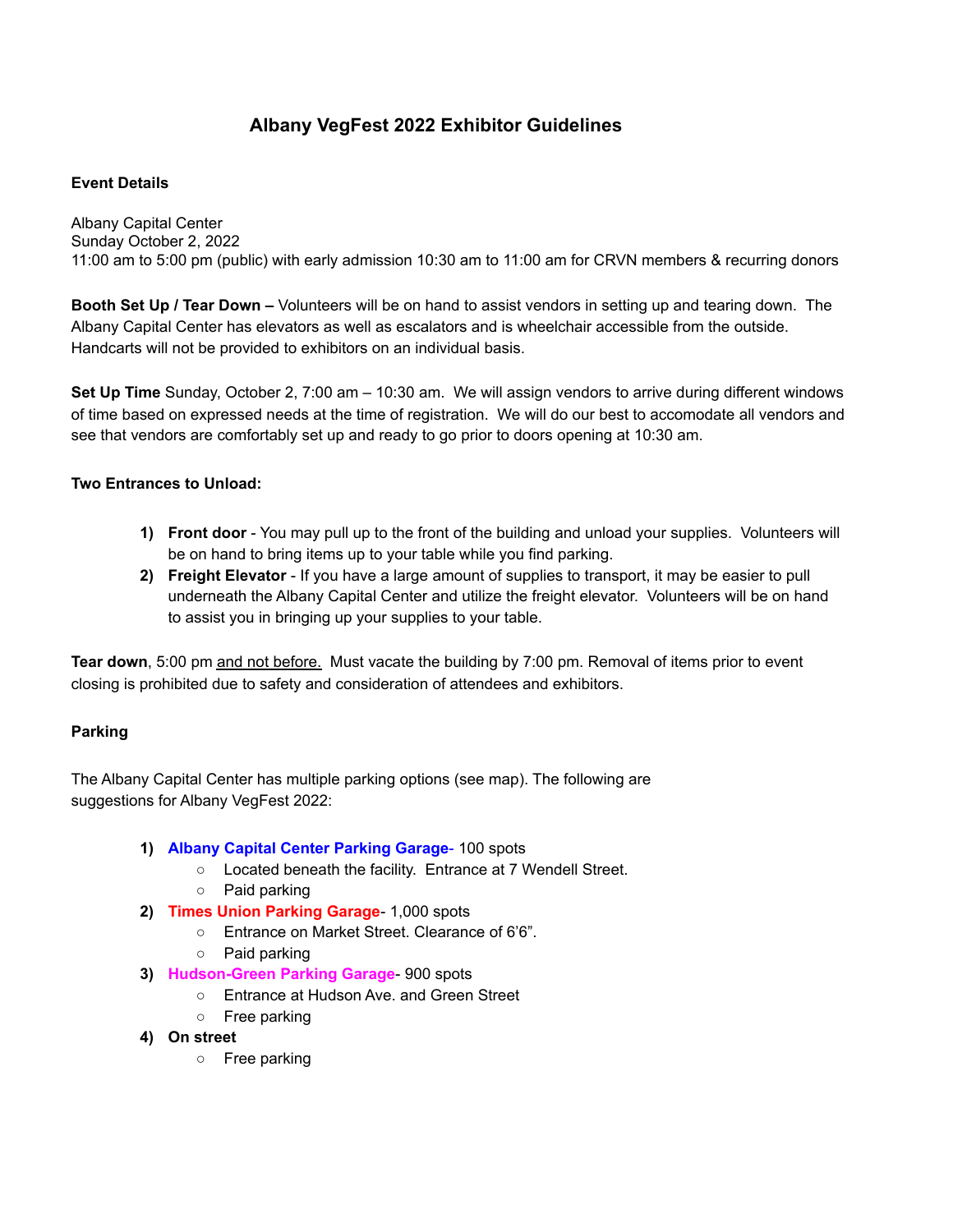



Find more downtown Albany parking [information](https://www.downtownalbany.org/parking) here.

**Exhibitor Booth Area** Materials are to be restricted to the immediate area of your booth. Exhibitors are